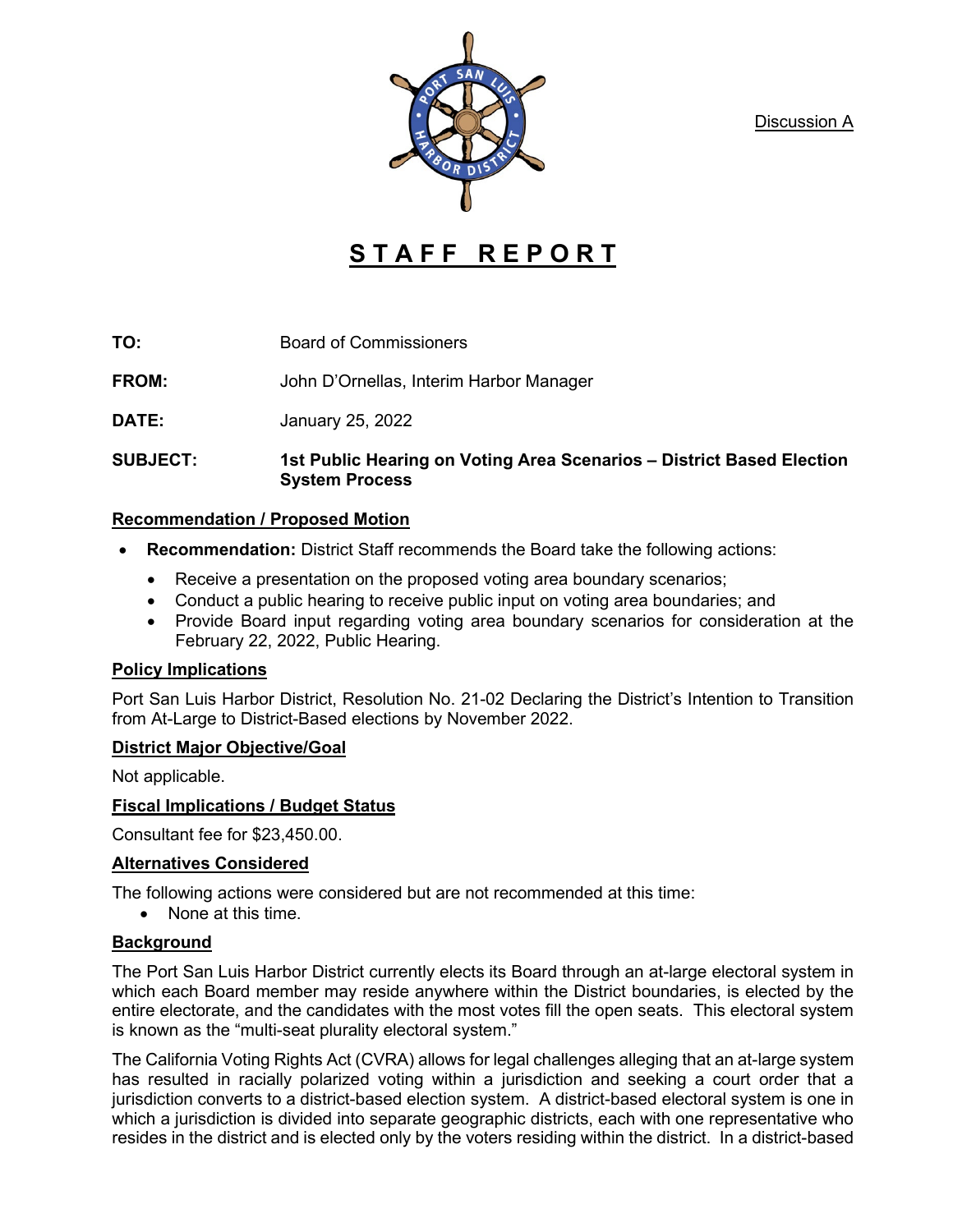system, voters within each district may vote for only one candidate. "Racially polarized voting" under the CVRA means:

"Voting in which there is a difference, as defined in case law regarding enforcement of the federal Voting Rights Act of 1965 (52 U.S.C. Sec. 10301 et seq.), in the choice of candidates or other electoral choices that are preferred by voters in a protected class, and in the choice of candidates and electoral choices that are preferred by voters in the rest of the electorate. The methodologies for estimating group voting behavior as approved in applicable federal cases to enforce the federal Voting Rights Act of 1965 (52 U.S.C. Sec. 10301 et seq.) to establish racially polarized voting may be used for purposes of this section to prove that elections are characterized by racially polarized voting."

The Act amended Elections Code Section 10010 is an attempt to provide a "safe harbor" from Act litigation for agencies that choose to voluntarily transition to a district-based election system after receiving a threat of litigation. If an entity received a demand letter, the entity is given 45 days of protection from litigation to assess the situation. If within 45 days, the agency adopts a resolution declaring its intent to transition from at-large to district-based elections, outlining specific steps to be undertaken to facilitate the transition, and estimating a time frame for action, then a potential plaintiff is prohibited from filing an action for an additional 90-day period. Under the Act, the public entity's liability is capped at  $$30,000<sup>1</sup>$  in reimbursement costs to the prospective plaintiff if it follows the process outlined in the Act.

On December 17, 2020, the District received correspondence from Robert Goodman, Attorney at Law, noticing a violation of the CVRA. The correspondence included a timeline of 45 days from receipt to adopt a resolution outlining the District's intention to transition from at-large to district elections. As a result, on January 26, 2021, the Board of Commissioners adopted Resolution No. 21-02 which Declared the District's intention to transition from at-large to district-based elections by November 2022.

On July 27, 2021, the Commission awarded Cooperative Strategies, a redistricting consultant, a contract for the completion of the creation and implementation of voting areas, ensuring the District is in compliance with the California Voting Rights Act (CVRA).

# **Discussion**

On January 26, 2021, the Board of Commissioners adopted Resolution No. 21-02 which Declared the District's intention to transition from at-large to district-based elections by November 2022. Elections Code Section 10010 provides that before any map or maps of the boundaries for the proposed areas are drawn, the District must conduct two (2) Public Hearings over a period of no more than thirty (30) days, at which time the public is invited to provide input regarding the composition of said area boundaries.

The first Public Hearing took place at the September 28, 2021, Harbor Commission Meeting.

The second Public Hearing took place at the October 26, 2021, Harbor Commission Meeting.

This is the first Public Hearing regarding the proposed Conceptual Map Scenarios and was noticed in the Tribune, posted at the District Office, and on the District Website.

<span id="page-1-0"></span>Adjusted annually for inflation.<sup>1</sup>